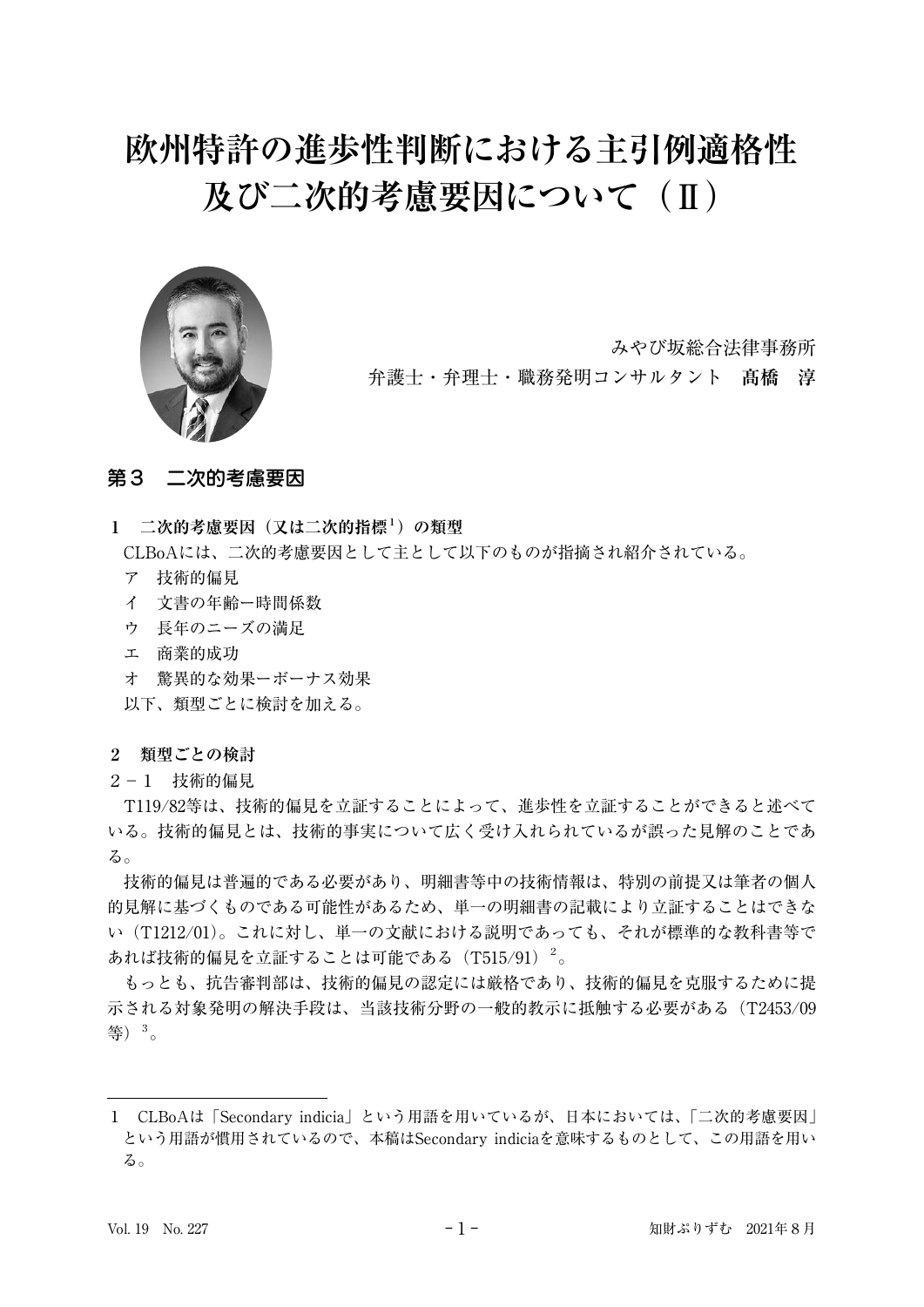#### 2-2 文献の年齢ー時間係数

先行文献が古い文献であっても、当該文献の古さ(年齢)が進歩性を肯定する方向に機能する 二次的考慮要因となるためには、未解決の問題の解決の必要性が、文献の日付と発明の日付との 間の全期間 (T295/94等) について存在していたことが必須である<sup>4</sup>。例えば、T06/02において は、セルロースエステルトウの光分解性が問題とされていたが、これは、二酸化チタン粒子を用 いて解決されていたため、当該文献が20年前のものであることは、肯定的な二次的考慮要因とは いえないと判断されている。

具体的年数に関しては、11年を肯定的な二次的考慮要因となると判断した審判例(T203/93) もあるが、この事案は、そもそも精密な検討に基づき動機付けが否定された上、相乗効果も肯定 されたものであり、文献の古さ(年齢)は結論に影響していないと思われる。

2-3 長年のニーズの満足

対象発明の解決手段により長年のニーズが満足されたことは、改善の緊急の必要性が明らかに 存在している場合に限り、肯定的な二次的考慮要因となる(T109/82)。

長年のニーズを肯定するためには、1人の熟練者だけが「長く感じられた必要性」を発見した としても十分ではなく (T605/91)、関連する欠点に対処しようとするさまざまな試みが繰り返 し行われることが必要である<sup>5</sup>。

この点に関し、CLBoAには、あるプロセスが、それに伴う経済的不利益にもかかわらず、20 年以上にわたり商業的規模にて実施された場合において、対象発明が、そのような経済的不利益 を回避するという技術的課題の解決策を提供したことは、肯定的な二次的考慮要因となる  $(T271/84)$  との記載もある<sup>6</sup>。

<sup>2</sup> Generally speaking, prejudice cannot be demonstrated by a statement in a single patent specification, since the technical information in a patent specification or a scientific article might be based on special premises or on the personal view of the author. However, this principle does not apply to explanations in a standard work or textbook representing common expert knowledge in the field concerned (T 19/81, OJ 1982, 51; T 104/83; T 321/87; T 392/88; T 519/89; T 453/92; T 900/95; T 1212/01). In T 515/91 the board regarded "ABC Naturwissenschaft und Technik" as a standard work (see also T 461/92, T 152/93)

<sup>3</sup> Generally speaking, established board of appeal case law is very strict when it comes to recognising the existence of a prejudice. A solution put forward as overcoming a prejudice must clash with the prevailing teaching of experts in the field, i.e. their unanimous experience and notions, rather than merely cite its rejection by individual specialists or firms

<sup>4</sup> The age of documents known long before the filing date might only be an indication of an inventive step if a need for the solution of an unsolved problem had existed for the entire period between the date of the documents and that of the invention (T 79/82, T 295/94).

<sup>5</sup> In T 605/91 the board stated that it was not sufficient if only one individual skilled person discovered a "long-felt need". Only if various and repeated attempts to deal with the relevant disadvantages could be identified would such a long-felt need appear to have persisted.

<sup>6</sup> Where a process had been performed successfully on a commercial scale for more than 20 years in spite of economic disadvantages associated with it, and the claimed invention provided a solution to the technical problem of avoiding such economic disadvantages, this supported a finding of inventive step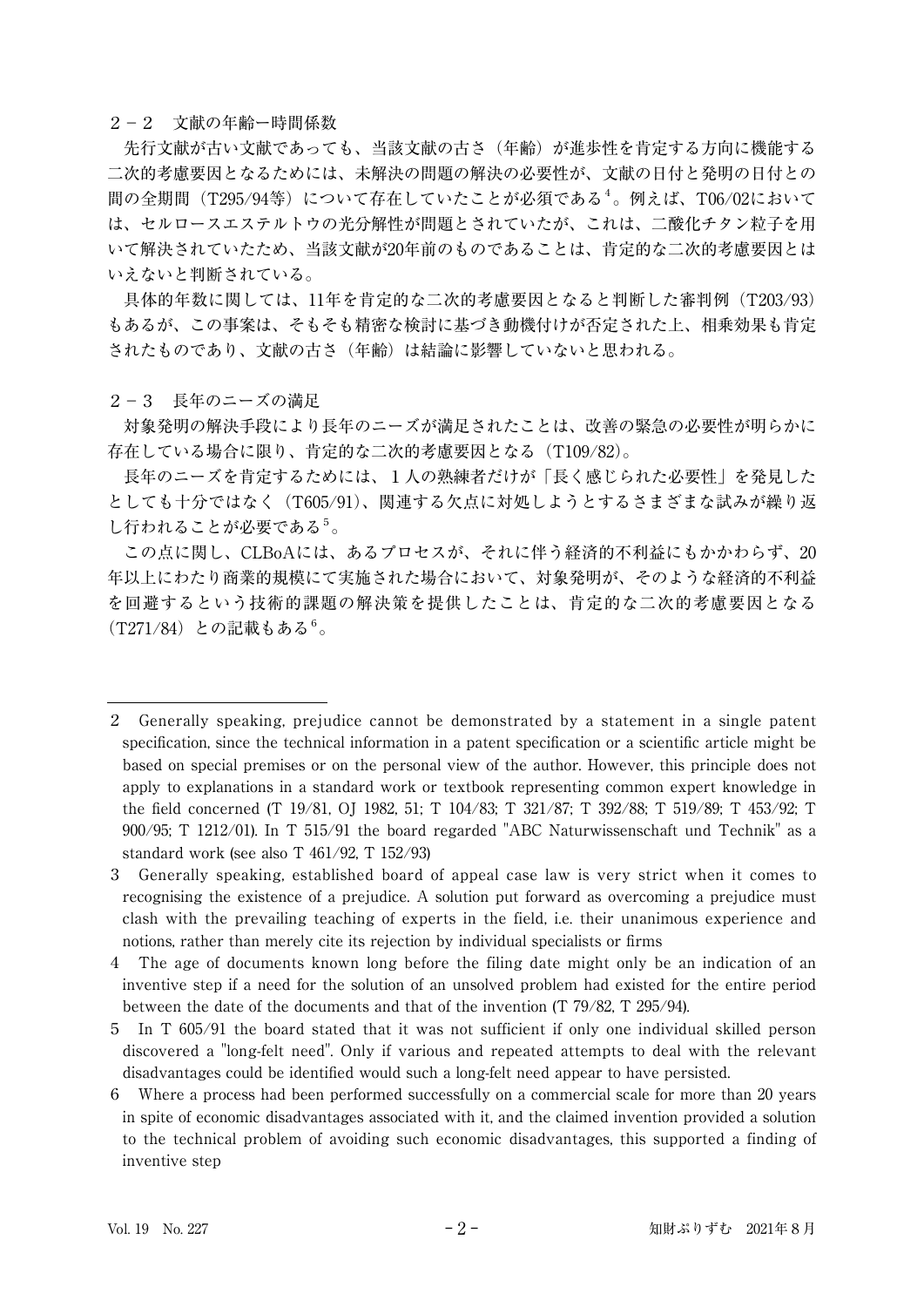2-4 商業的成功

商業的成功が肯定的な二次的考慮要因となるためには、少なくとも、(ア)長年にわたるニー ズが満たされていることと(イ)商業的成功が、他の影響(例えば、販売技術又は広告)からで はなく、発明の技術的特徴から導かれることが要件となる。

T110/92によれば、商業的成功は、その可能性では足りない。

T1212/01において、抗告審判部は、商業的成功が肯定的な二次的考慮要因となるためには、 第1に、商業的成功は実証されなければならず、第2に、そのような成功は対象発明から生じた ものであって、他の原因から生じたものではないことを実証しなければならないと述べた上で、 これらの要件の充足を否定している<sup>7</sup>。

これに対し、T626/96において、抗告審判部は、対象発明が同様に大きな商業的成功を達成 し、多くの国で広く認識されていることに加え、当該成功が非常に短い時間で達成されたため、 差し迫った商業的必要性があるように思われると述べている<sup>8</sup>。もっとも、この決定において は、商業的成功に言及する前に、当業者が最近接技術に他の技術を適用することはなかったであ ろうとして動機付けが明確に否定されていることから、商業的成功は結論に影響していないと思 われる。

2-5 驚異的な効果ーボーナス効果

CLBoAによれば、実証された予想外の効果は、肯定的な二次的考慮要因と位置づけることが できるとされている(T181/82)ものの、それが、対象発明の課題以外の問題を解決するにすぎ ない場合には、当該効果は単なる「ボーナス効果」であり肯定的な二次的考慮要因とはいえない (T766/92,T431/93,T1192/09,T1936/13等) <sup>9</sup>とされている<sup>10</sup>。

その理由付けに関しては、T936/96が興味深い判断を示している。同決定において、抗告審判 部は、現実的な技術問題が定義され、かつ、そのような問題に対する特定の解決策が当業者によ って関連技術水準に照らして想定されることが立証されたならば、その解決策は進歩性を有する とはいえず、この評価は、対象発明が他の技術的な問題も解決したという事実によって変更され ないと述べ、その理由として、そのような付加的利点を認識していなくとも、当業者は、対象発

<sup>7</sup> In T 1212/01 the patent related to pyrazolopyrimidinones for the treatment of impotence (Viagra). The board stated that in order to establish commercial success as an indicia of inventive step two evidentiary steps were required. Firstly, commercial success must be demonstrated and, secondly, it had to be shown that such success resulted from the claimed invention and not from one or more other causes. Viagra had been the subject of various awards and praise in various journals. The board stated that the prizes would have been significant if awarded by persons who understood patent law. If however the prizes were awarded for the product's life-enhancing nature, or for the appellants' high standard of research, or for a high level of sales, then, for all that any of those reasons might well be prize-worthy, the prizes can have no significance in the context of inventive step. The board arrived at the conclusion that the evidence did not establish that the "prizes and praises" resulted from the claimed inventive step.

<sup>8</sup> In T 626/96 the invention had likewise achieved great commercial success and gained widespread recognition in a number of countries. Furthermore, the success was achieved in a very short space of time, so that there seemed to be a pressing commercial need for I.D.10. Secondary indicia in the assessment of inventive step 269 this simple solution. Furthermore, the success was directly attributable to the structure of the product claimed and was not due to marketing techniques or advertising skills.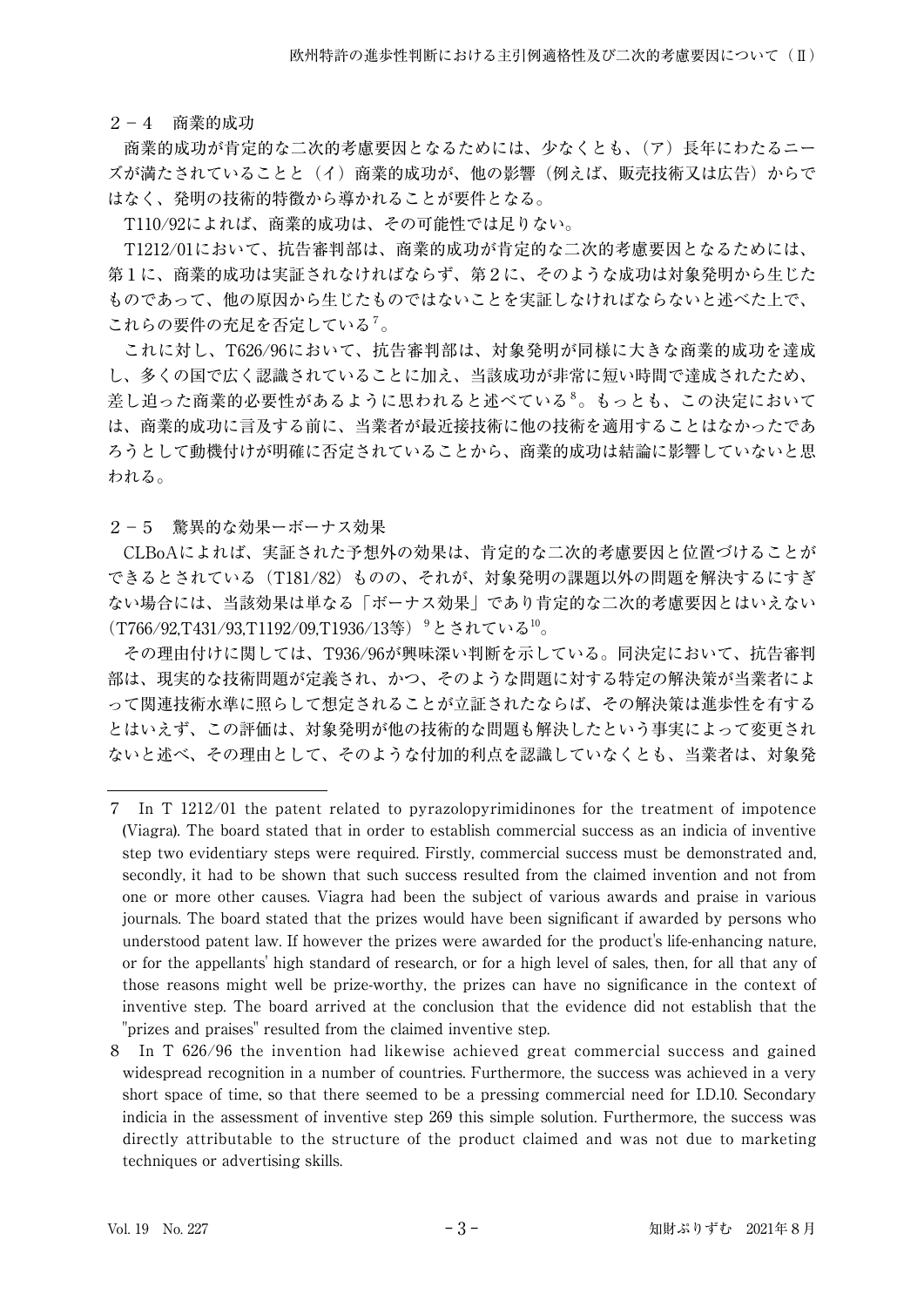明に到達したであろうといえることを指摘している。

## **2-6 小括**

2-6-1 二次的考慮要因の機能

CLBoAの各論の記載及び関連する審判例を通覧しても、二次的考慮要因が進歩性肯定の決め 手になった審判例はCLBoAには掲載されておらず、また、一般論は格別、事案の解決において 二次的考慮要因が進歩性を推認させることを明記する審判例もないようである。

したがって、課題解決アプローチにより容易想到性が肯定された場合(進歩性が否定された場 合)においては、二次的考慮要因の存在により一転して進歩性が肯定される(容易想到性が否定 される)ことはないと評価できる。このことは、CLBoAの4-10.111に、二次的考慮要因は課題解 決アプローチを代替しない旨の記載<sup>12</sup>がある (T284/96の3.6.7も参照) ことからも裏付けられる。 それでは、二次的考慮要因は、どのような局面でどのように機能するのか。この点について

は、二次的考慮要因は、課題解決アプローチにより明白な結論が得られず、進歩性の有無につい

10 この点に関し、T 192/82において、抗告審判部は、当業者は、その目的のために既に利用可能な最 善の手段を自由に使用しなければならないと述べた上で、期待される改善につながる手段の使用は、 多くの可能性からの選択を伴う場合には、追加の効果に依拠することにより進歩性を肯定されたであ ろうが、この点に関する選択肢の欠如は、予想外の「ボーナス」効果が存在するにもかかわらず、望 ましい選択肢に導く「一方通行」状況を生み出すものであり、発明の自明性を否定しない旨を述べて いる(Furthermore, in T 192/82 (OJ 1984, 415) the board stated that the skilled person had to be free to employ the best means already available for his purposes, although the use of means leading to some expected improvements might well be patentable in relying on an additional effect, provided this involved a choice from a multiplicity of possibilities. The lack of alternatives in this respect might therefore create a "one-way-street" situation leading to predictable advantages which remained obvious in spite of the existence of some unexpected "bonus" effect (T 1936/13))。しか し、選択に困難を伴う場合には、そもそも進歩性は否定されないので、「追加の効果に依拠」する必 要は内容に思える。

11 総論部分であるが、ここだけを読んでも正確な理解は困難である。

12 According to established case law of the boards of appeal, a mere investigation for indications of the presence of inventive step is no substitute for the technically skilled assessment of the invention vis-à-vis the state of the art pursuant to Art. 56 EPC. W

<sup>9</sup> An effect which may be said to be unexpected can be regarded as an indication of inventive step (T 181/82, OJ 1984, 401). However, certain preconditions have to be met. In T 21/81 (OJ 1983, 15) the board considered that if, having regard to the state of the art, it would already have been obvious for a skilled person to arrive at something falling within the terms of a claim, because an advantageous effect could be expected to result from the combination of the teachings of the prior art documents, such claim lacked inventive step, irrespective of the circumstance that an extra effect (possibly unforeseen) was obtained (see T  $365/86$ , T  $350/87$ , T  $226/88$ ). This case law was also confirmed in T 69/83 (OJ 1984, 357). Where, because of an essential part of the technical problem being addressed, the state of the art obliged a skilled person to adopt a certain solution, that solution was not automatically rendered inventive by the fact that it also unexpectedly solved part of the problem. Therefore, an unexpected bonus effect does not confer inventiveness on an obvious solution (T 231/97). If it is obvious for the skilled person to combine prior art teachings in order to solve an essential part of the problem, the presence of even an unexpected extra effect allowing another part of the problem to be solved at the same time does not in principle imply the presence of inventive step (T 170/06).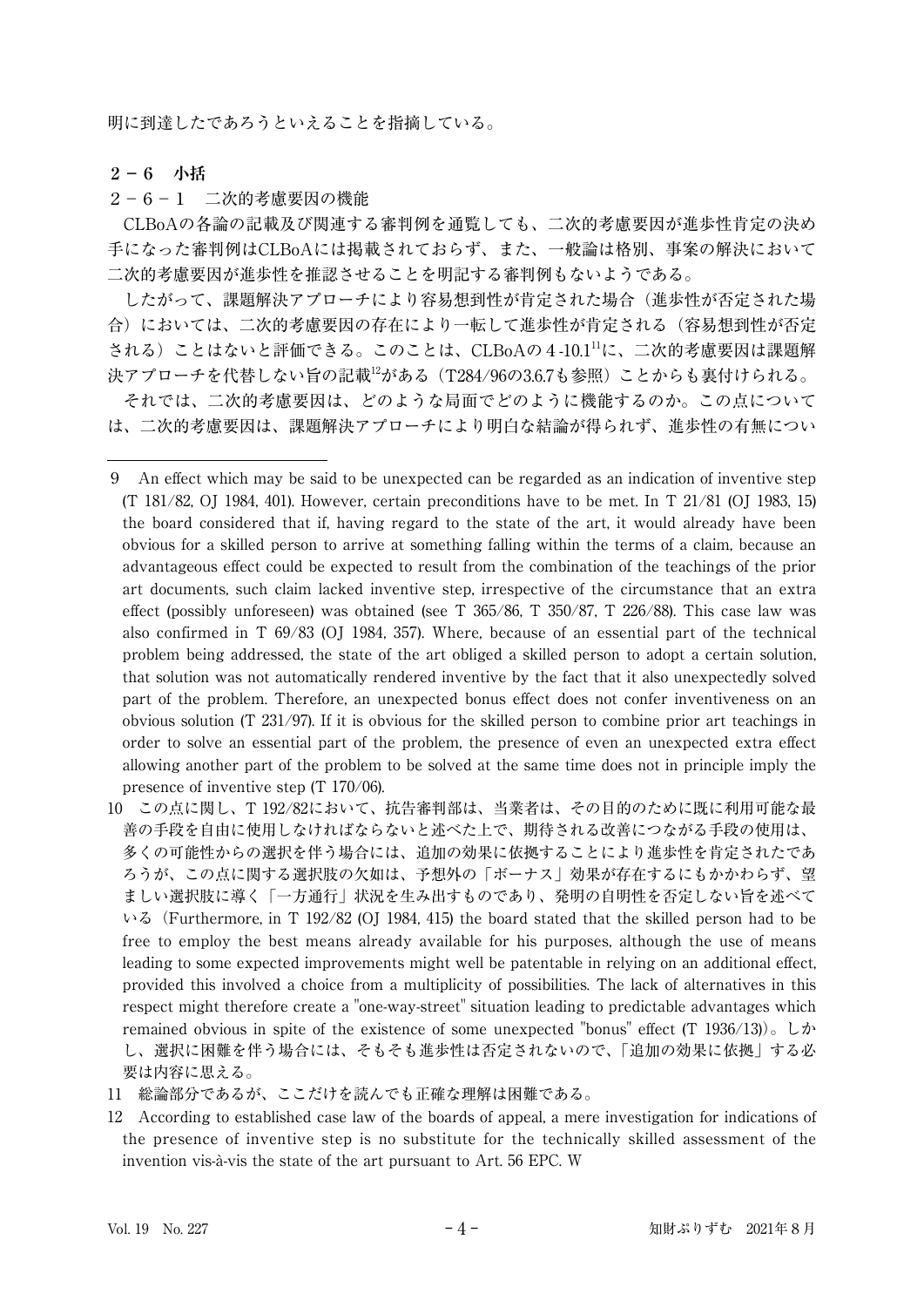て疑念が残る局面において、再検討の契機として機能するというべきである。このことは、 CLBoAの4-10.1の「この種の二次的指標は疑義が生じる場面、つまり、先行技術の教示の客観 的評価が明確な心証を与えない場面においてのみ重要である」13という記載からも裏付けられる (T877/99等)。

2-6-2 技術的偏見の位置づけ

もっとも、技術的偏見については、出願日又は優先日において当業者の成功の合理的期待を否 定し得る直接的な技術的事由であり、副次的な二次的考慮要因ではなく、(日本法における)阻 害事由14と位置づけるべきではないかと思われる。

- **3 米国法との比較**
- 3-1 二次的考慮要因の類型

CAFCは、自明性が問題となる全てのcaseにおいて、二次的考慮要因は考慮されるべきと明確 に述べている(Grahm判決)。二次的考慮要因としては、以下のものが指摘されている。

- (ア) 商業上の成功(commercial success)
- (イ) 長期間未解決の課題(long-felt but unsolved needs)
- (ウ) 予期せぬ結果(unexpected results)
- (エ) 他者の失敗(failure of others)
- (オ) 発明に対する尊重を示すライセンシング(licensing showing respect)
- (カ) 被疑侵害者による模倣(copying)

# 3-2 二次的考慮要因に対する評価

米国においては、KSR判決において、動機づけについて、TSMテストのみに依拠するのでは なく、常識(common sense)と当業者の通常の創作能力を踏まえて柔軟に判断するべきと判示 された結果、そのことに伴う後知恵の副作用を防止するために、二次的考慮要因を積極的に評価 し、質量ともに拡充しようとする見解15と二次的考慮要因の適用場面を技術的なものに限定しよ うとする見解16がある。

3-3 ポストKSR判決における裁判例

ここで、ポストKSR判決における裁判例の動向をみると、技術分野全般にあたって二次的考 慮要因の積極的活用が図られているとはいい難いとの指摘がある17。

<sup>13</sup> Secondary indicia of this kind are only of importance in cases of doubt, i.e. when objective evaluation of the prior art teachings has yet to provide a clear picture.

<sup>14</sup> 課題の解決が不能であると考えるという心理的阻害事由である。

<sup>15</sup> 例えば、Amanda Wieker, Secondary Consideration Should Be Given Increased Weight in Obviousness Inquiries Under 35 U.S.C in the Post KSR World

<sup>16</sup> Dorothy Whelen, A Critics of the Use of Secondary Considerations in Applying the Section 103 Nonobviousness Test for Patentability, Boston College Law review Vo,ume28, Issue2, November2, Article5

<sup>17</sup> Dorothy Whelen, A Critics of the Use of Secondary Considerations in Applying the Section 103 Nonobviousness Test for Patentability, Boston College Law review Vo,ume28, Issue2, November2, Article5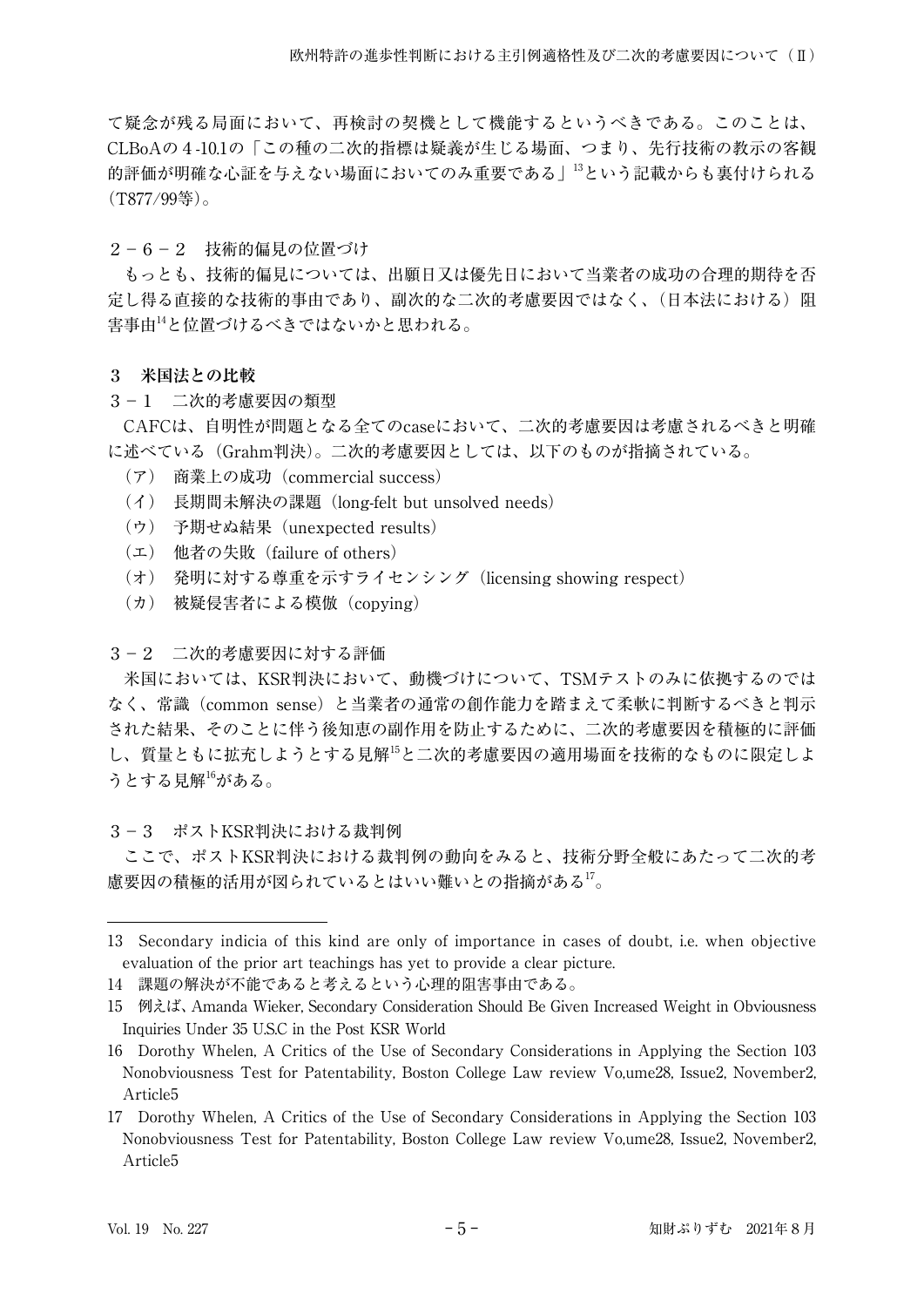#### 3-4 「商業的成功」と発明の効果

CAFCは、「商業的成功」と特許発明の効果との関連性について、「商業的成功」がマーケティ ング等によることをも考慮して、その立証を容易には認めない。消費者が製品を購入する動機は 様々であり、「商業的成功」と対象発明の効果の立証のハードルは高いといわざるを得ない。

3-5 「予想外の効果」の重視

近時、「予想外の効果」を二次的考慮要因として重視する裁判例が増加しており、その理由は、 「商業的成功」等の他の二次的考慮要因が市場の状況により左右されるものであることと異なり、 「予想外の効果」が技術的な考慮要因であることに求められるとの指摘がある<sup>18</sup>。

なお、ここでいう「予想」の主体は当業者であり、発明者ではないことに留意するべきであり、 「予想外の効果」であることは、対象発明の明細書ではなく、論文等の客観的証拠から認定され るべきものである。

#### 3-6 EPOとの比較

商業的成功に関して、対象発明の特徴ないし効果との因果関係を厳密に要求する点において両 者は共通する。これに対し、「予想外の効果」に関しては、前記のとおり、米国法においてはこ れが重視されているとの指摘があるのに対し、EPOにおいては、それは「ボーナス効果」であ るとして肯定的な二次的考慮要因としないことがCLBoAに明記されているという相違がある。

#### **4 日本法に対する示唆**

前記のとおり、EPOにおいては、課題解決アプローチにより容易想到性が肯定された場合(進 歩性が否定された場合)においては、二次的考慮要因が存在しても進歩性が肯定される(容易想 到性が否定される)ことはなく、二次的考慮要因は、せいぜい、課題解決アプローチにより明白 な結論が得られず、進歩性の有無について疑念が残る局面において、動機付けの有無の再検討の 契機として機能するにすぎないというべきである。

このことは、二次的考慮要因を重視しない日本の裁判実務の妥当性を示すものといえる。

## 第4 対象発明の目的又は技術的課題の認定構成方法等に関する補足

#### **1 対象発明の目的の認定方法**

前稿<sup>19</sup>においては、「対象発明の目的」は対象発明の構成を踏まえて明細書の記載を解釈し客 観的に認定するべきと述べた20。この「対象発明の目的(又は課題)」は主引例適格性を判断す るための重要な要素となる。

#### **2 技術的課題の構成方法**

「対象発明の目的」と区別されるべきものが、問題解決アプローチにおける「技術的課題」で あり、これは、対象発明と先行技術の相違点が生み出す効果から逆算して構成(再設定)される ものである。CLBoAは、「技術的課題」の構成に際しては、後知恵を回避するため、対象発明の

20 前注の17頁

<sup>18</sup> 前掲注16

<sup>19</sup> 欧州特許の主引例適格性及び二次的考慮要因について(I)(本誌Vol19.No226の18頁)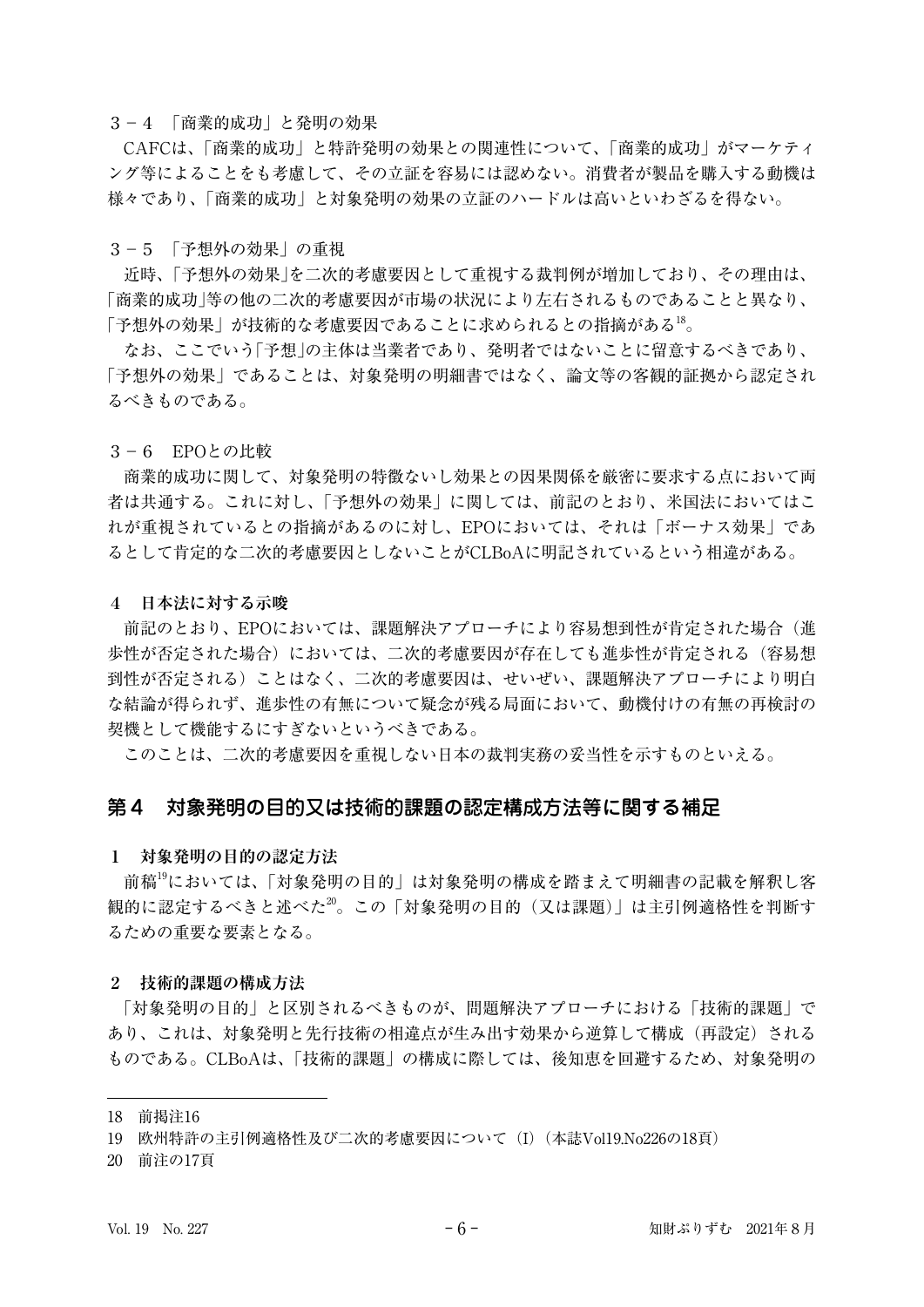解決手段の要素を含まないように留意する必要があると記載している21。そして、平嶋教授の分 析によれば、「この「技術的課題」は、「抽象的な技術目的に留まるものではなく、かなり具体的 な技術レベルに即したものであるように思われる」とのことである22。

## **3 後知恵防止との関係**

前稿においては、「対象発明の目的」の認定に際して対象発明の構成を考慮することと後知恵 防止との関係について、「対象発明の目的(又は課題)」の認定は、進歩性判断のための準備的判 断であるから、これに際して対象発明の構成を考慮しても後知恵には該当しないとの見解を示し た $^{23}$ 。つまり、このように認定された目的(又は課題)は、そのままでは主引例適格性の判断に おいて利用されるだけであり、その後の進歩性判断のステップである動機付けの有無の判断にお いては、対象発明の構成及び明細書の記載を認識の外に置いた上で、その発見の容易性を問い、 それが肯定されて始めて進歩性判断のプロセスに組み入れることになるのである24。このよう に、「対象発明の構成及び明細書の記載を認識の外に置いた上で、その発見の容易性を問う」と いうステップを組み込むことにより後知恵を回避することができる。

なお、本稿において、「後知恵」という用語は、「許されない事後的判断」を意味するものとし て使用している。この点に関し、宮崎氏は、「進歩性ALERT」と題する論文において、「許容さ れる後知恵」という概念を使用しているが25、「後知恵」という言葉のニュアンスが否定的なも のであるから、本稿においては、事後的判断の中に、「許される事後的判断」と「許されない事 後的判断」とがあり、後者を「後知恵」と呼称すると整理している。

## **4 二次的考慮要因の訴訟法的意味について**

二次的考慮要因とは、文字通りに理解すれば二次的に考慮するという意味であるが、訴訟法的 にはどのような意味になるのであろうか。二次的考慮要因が主要事実でないことは明らかである から間接事実かとも思える。しかし、二次的考慮要因は経験則<sup>26</sup>に基づき特定の主要事実を推認 させるものではない。それは、田村教授が、「それほど優れた効果を発揮する構成が近くに存在 したにも関わらずこれまで発明されなかったということは、当該発明が技術的に困難であること

23 前掲注20の18頁

<sup>21</sup> According to the established case law, the technical problem addressed by an invention has to be formulated in such a way that it does not contain pointers to the solution or partially anticipate the solution, since including part of a solution offered by an invention in the statement of the problem necessarily results in an ex post facto view being taken of inventive step when the state of the art was assessed in terms of that problem (see e.g. T 229/85, OJ 1987, 237; T 99/85, OJ 1987, 413; T 289/91, OJ 1994, 649; T 422/93, OJ 1997, 24; T 986/96; T 799/02; T 2049/11; T 2461/11). In T 1019/99

<sup>22 「</sup>進歩性要件評価のフレームワークと「技術的課題」の意義」パテントVOL63.NO5の43頁

<sup>24</sup> 拙稿「進歩性判断モデルによる近時の知財高裁裁判例の分析」(本誌Vol19No221の23頁)等には容 易性判断の最初のステップとして「課題発見の容易性」を明記している。

<sup>25</sup> 宮崎賢司「進歩性ALERT」(本誌VOL18.NO207の64頁)及び同「二次的考慮説は終焉を迎えるか」 の(本誌VOL18.NO213の58頁)

<sup>26</sup> 経験則とは経験から機能された事物に関する知識や推測をいい(新堂孝司「新民事訴訟法[第6版] (弘文堂)581頁)、その蓋然性の大小を問わない。二次的考慮説を経験則説と称することに誤りはな いが、発明の有利な効果又は顕著な効果が特定の阻害事由を推認させる間接事実であるとの誤解を招 くおそれがある。